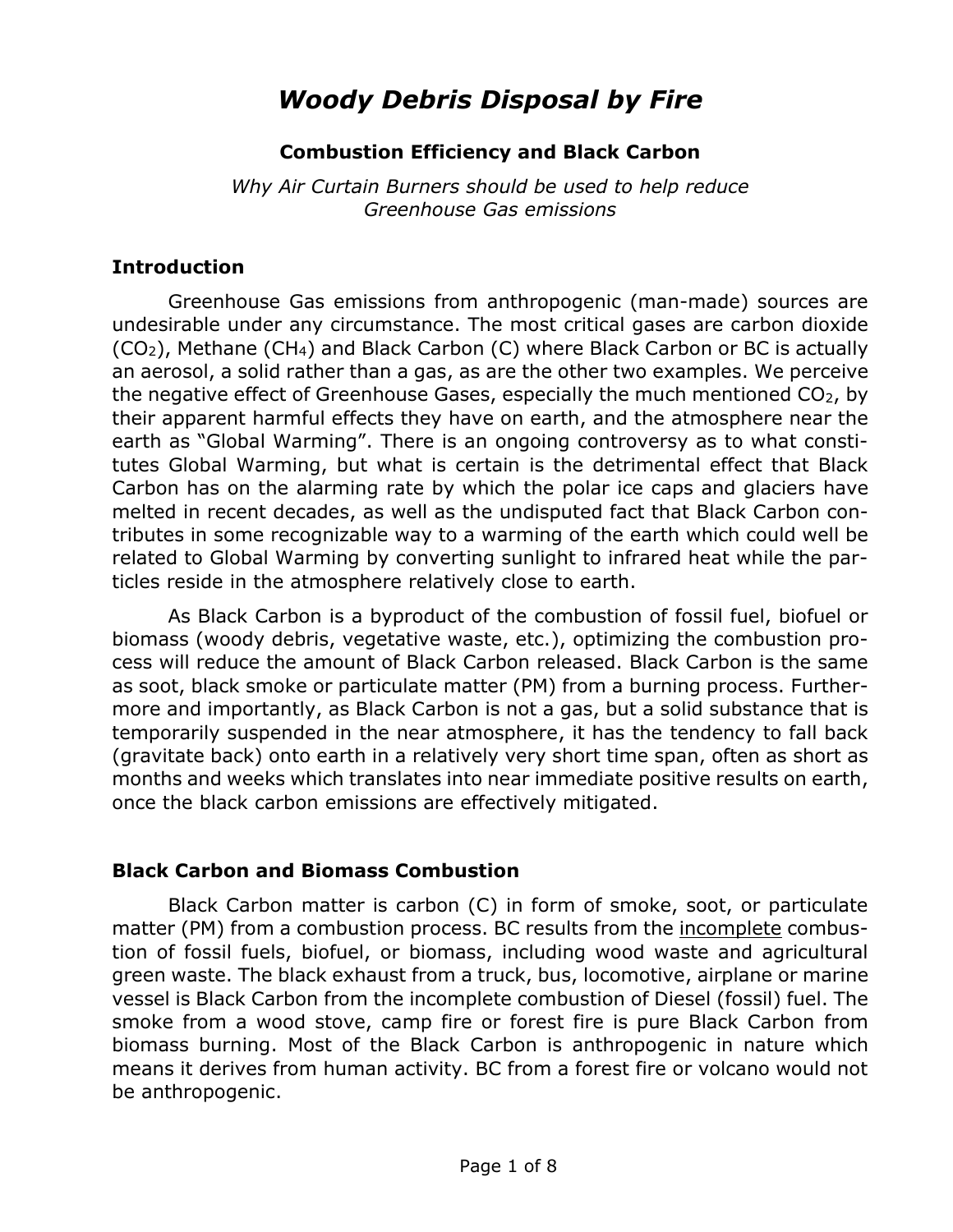The cleanliness of a burning process of waste material is often gauged by the opacity level of the effluent (smoke) where 100% would be total black smoke and 0% would be none. It must be noted that in the field, the assessment of visible smoke or PM by "smoke reading" may be somewhat skewed by some dust, water vapor (steam) or fly ash particles emanating from the combustion source itself or its immediate surrounds.

If an incomplete combustion has an undesirable effect, then a "complete" combustion of at least wood waste or biomass should be acceptable or actually desirable. But how can we achieve that? A basic understanding of the make-up of wood and what happens when it burns will help shed light on this question.

Byram<sup>1</sup> suggested a chemical model for wood as  $C_6H_9O_4$ , an (organic) molecule mainly made up of carbon, hydrogen and oxygen.

In case of an ideal combustion, the only resultants from the burn process are CO<sup>2</sup> and H*2*O that is Carbon Dioxide and gaseous water:

 $4(C_6H_9O_4)$ +Heat+25(O<sub>2</sub>)=24(CO<sub>2</sub>)+18(H<sub>2</sub>O)

From a practical view point this means that, if wood were burned with just the right amount of heat and oxygen, then there would be no emissions of smoke or Black Carbon, as well as no such gases as Carbon Monoxide or organic gases, such as Methane, only  $CO<sub>2</sub>$  and  $H<sub>2</sub>O$  would escape.

Let us examine what the circumstances of an incomplete combustion are: If the amount of available oxygen is less than perfect and decreases and/or if the available heat energy is reduced, then CO (carbon monoxide),  $CH<sub>4</sub>$  (methane), and NMHC (non-methane hydrocarbons) are produced. Additionally, unburned carbon particulates escape with the produced hot gases upwards into the atmosphere as smoke, soot or Black Carbon. The worse the combustion efficiency, the more BC or black smoke is released along with the carbon contained in organic gases. Of course, only the Black Carbon (BC as PM) is visible to the naked eye.

Combustion Efficiency (CE) is the quotient or ratio of the carbon in the released CO<sub>2</sub> compared to the carbon contained in all of the emissions from combustion or the totality of emissions, including PM:

| ×<br>٠<br>. .<br>۰. |  |
|---------------------|--|
|---------------------|--|

# $CO_2$ +CO+CH<sub>4</sub>+C<sub>2</sub>H<sub>2</sub>+C<sub>2</sub>H<sub>4</sub>+C<sub>2</sub>H<sub>6</sub>+…+C

Where, in the divisor after the  $CO<sub>2</sub>$  and  $CO$ ,  $CH<sub>4</sub>+C<sub>2</sub>H<sub>2</sub>+...,$  etc. represent the total of the carbon contained in organic gases, and the C at the end the carbon in particulate compounds (called BC, PM, soot or smoke).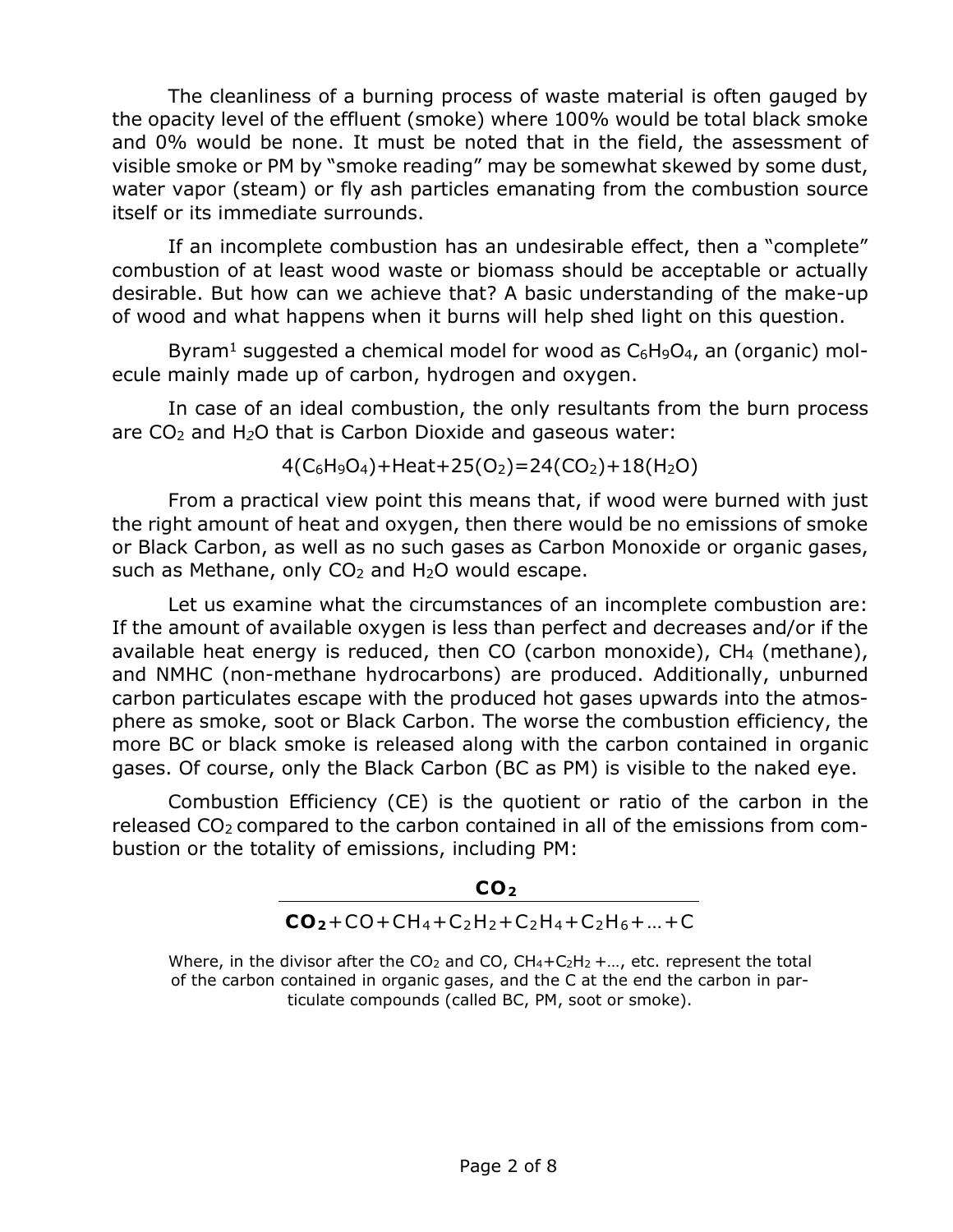If the combustion were perfect, the only gas produced would be  $CO<sub>2</sub>$ , and the combustion efficiency (CE) would be 100%, because  $CE=CO_2/CO_2=1$  or 100%.

As the quantity of carbon (C or actually BC) plus the carbon of the organic chemical compounds, such as Ethyne (CH2H2), being the yield of incomplete combustion, increases, the CE in turn decreases. The lower the CE, the more smoke, PM or Black Carbon is released along with the other gaseous compounds. An acceptable clean burn would have a CE in the very high nineties, such as 98% or 99%.

There will always be a small amount of ash residue, even with perfect combustion, resulting from components in the plant materials that do not combust at all and remain solid. This residual wood ash has a beneficial value, as it is high  $(30\% - 40\%)$  in calcium carbonate  $(CaCO<sub>3</sub>)$  and includes, among a few other minor components, some potash. Even though nitrogen is absent, the ash has a value as a fertilizer or rather a soil amendment. Due to its high pH, it acts as a liming agent and can be used to deacidify soil or soil material used as a daily landfill cover at landfills.

In the field, a quick method to determine the combustion efficiency is by "smoke reading" or estimating the opacity of a burn event. A perfect CE of 98% to 100% would equate to an opacity reading of 5% to 6%. To put this in perspective, PM opacity of 7%-8% is barely visible to the naked eye and appears as near perfect. For example, the US-EPA sets the maximum PM opacity limit for an air curtain FireBox burning biomass in full operation at 10%.

#### **Sources of Black Carbon Released as "Greenhouse Gas"**

*Biogenic versus Non-biogenic Carbon*

The basic make-up of Black Carbon is just that, Carbon, and it is the same whether anthropogenic or not, whether emitted for example, from a bus, factory chimney, forest fire or agricultural burn. The reduction of emissions from any such sources will have a positive result and reduce the harmful effects of Black Carbon as a Greenhouse Gas. All sources should be vigorously examined and limits on emissions imposed, limits that are scientifically, economically and socially reasonable and achievable.

Even though all Black Carbon is basically the same from a chemical perspective, there is one significant and very important difference between the perceived overall harmful effect of two distinct classifications of sources: BC from the combustion of hydrocarbons, such as coal or petroleum and, on the other hand, "biogenic" Black Carbon from the combustion of biomass, such as wood waste, forest slash, or agricultural green waste. We have shown that especially at ideal combustion efficiency (CE) of  $100\%$ , a large amount of  $CO<sub>2</sub>$  is released from any combustion process.  $CO<sub>2</sub>$  is classified as a serious Greenhouse Gas by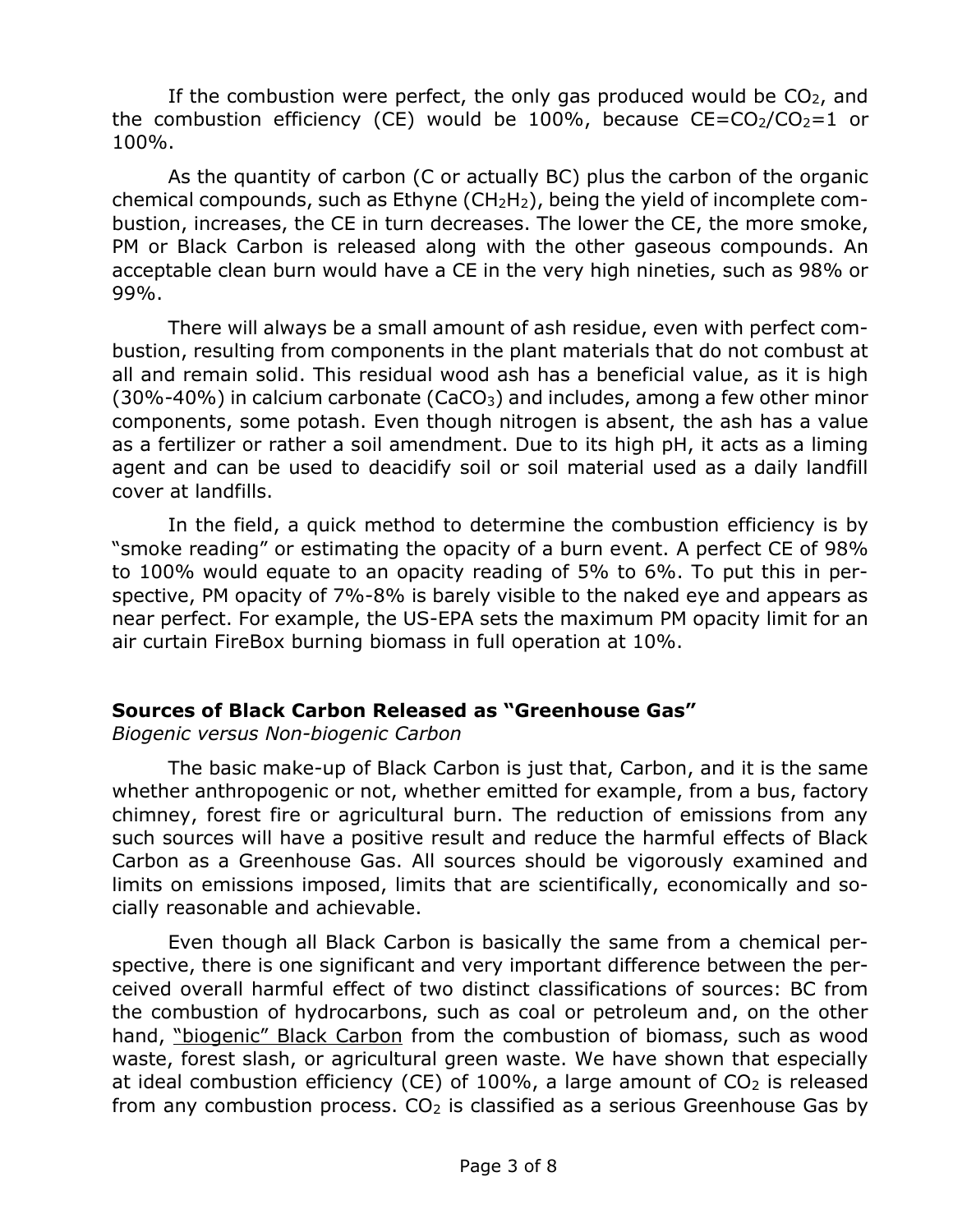the Intergovernmental Panel on Climate Change (IPCC) and deserves serious attention. It is for this reason that it is important to understand the significant nature of biogenic  $CO<sub>2</sub>$ .

The adjective biogenic is derived from "biogenisis" meaning the production of a (new) life form or a chemical compound by a living organism. The original Greek word for biogenisis stands for 'life source" or "life origin" and described the (philosophical or theological) notion that one life form can only be derived from another life form or living being and, of course, it did not include the modern scientific interpretation of biogenic organic or inorganic matter that is a chemical compound. An example of a chemical compound that is biogenic is carbon sequestered in some form in a plant, such as woody biomass, no matter whether the plant is alive or not.

This carbon was stored in the plant (i.e. tree) for a relatively short period of time over the life of the tree or other plant and, through the natural biogenic process of photosynthesis, this carbon was absorbed from the  $CO<sub>2</sub>$  in the air surrounding the plant in exchange for which oxygen was released, oxygen which is needed to make most life on earth possible. The carbon was sequestered in the wood while the tree was alive and growing, and the same carbon was returned to the atmosphere in the combustion process, making this burn process "carbon neutral" or giving it a net zero carbon footprint.

The biomass burning process does not free up any  $CO<sub>2</sub>$  that did not already exist in the atmosphere near earth prior to the tree's life cycle. Its biogenicity stems from the fact that the carbon of the released  $CO<sub>2</sub>$  molecule was taken from the surrounding  $CO<sub>2</sub>$  while the plant was alive at which time it was converted into carbon (sequestered in the plant) and simultaneously, life sustaining oxygen was released into the atmosphere.

In contrast thereto, the carbon that is converted into  $CO<sub>2</sub>$  from combustion processes of hydrocarbons, such as petroleum or coal was sequestered deep in the earth for millions of years. It would not escape naturally ever at any appreciable rate, and combusting these hydrocarbons in Diesel engines or turbines, etc. puts vast quantities of additional  $CO<sub>2</sub>$  into the atmosphere as a pollutant and true "Greenhouse Gas". This  $CO<sub>2</sub>$  is non-biogenic.

Finally, if biomass, for example, trees in the forest killed by beetles, were allowed to decompose or rot naturally, large amount of biogenic  $CO<sub>2</sub>$  would also be released, though some carbon would be sequestered in the soil, and that is a good thing; but additionally CH4 or Methane would be released in fairly large quantities (as is sadly also the case with routine commercial composting or useless mulch piles gone septic). Methane is a Greenhouse Gas that is much more harmful than CO<sub>2</sub>, because methane is over 20 times more effective in trapping heat in the atmosphere than  $CO<sub>2</sub>$  over a 100-year period<sup>2</sup>.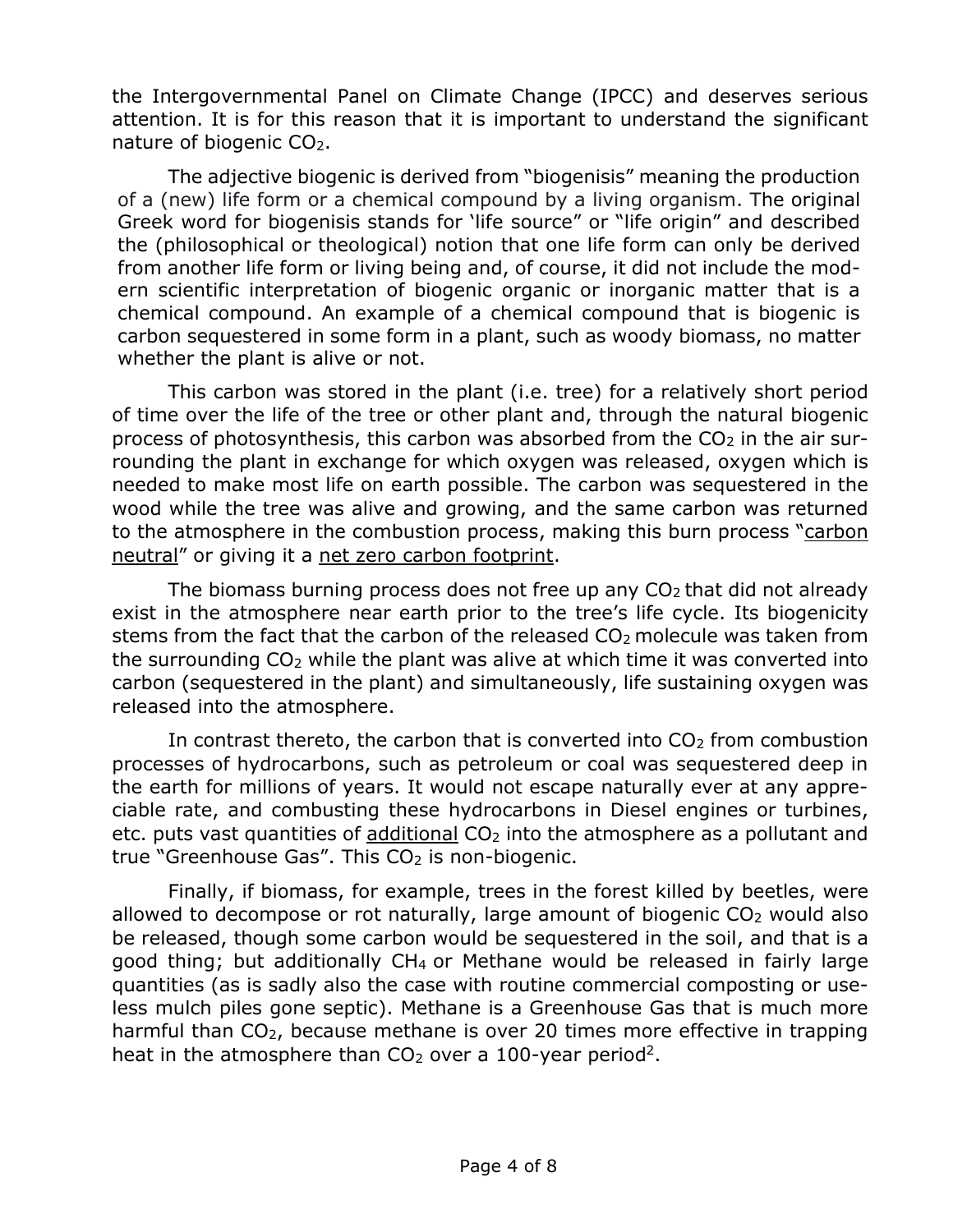Doing nothing at all with massive amounts of woody debris, including chips and mulch at landfills, on woodlands and forests is certainly not a better idea with respect to potential Greenhouse Gas emissions. This issue is actually of great concern, as presently there are millions of dead trees killed by beetle infestations slowly decomposing in North America, if not dealt with by prudent disposal technologies in due course.

#### **The Nature of Black Carbon and Its Effects on Earth**

Black Carbon is a solid carbon particle, however small it may be. It is considered an aerosol due to its very small size, as it remains suspended in the air for some time, and it is carried by air movement or turbulence into higher layers of our atmosphere. Because BC is a solid element and not a gas, it eventually gravitates back to earth and falls onto its surface throughout the world.

While suspended in the atmosphere, the carbon particles absorb sunrays and release infrared rays as heat that raise the temperature of the layers in the atmosphere where they reside thus contributing to the warming of the planet. As they fall back onto earth, the Black Carbon causes reduction of "albedo", the ability of an object or particle, such as snow or ice crystals, to reflect sunlight (heat). When BC is deposited on snow and ice, it accelerates the melting of the snow, ice, or glaciers in areas where typically no appreciable reduction of frozen mass occurs naturally. The perma-snow and perma-ice regions of the polar ice caps and the snow caps of the Himalayan Mountains are examples. The BC on the ice or snow absorbs heat from the sun and transfers it to the ice or snow surface thereby speeding up the melting process. Naturally, the ice crystals, because of their albedo, reflect a large amount of the heat from the sun's rays back into the atmosphere, and this keeps the ice crystals from melting rapidly or melting at all.

Black Carbon is a potent climate forcing agent, estimated to be the second largest contributor to Global Warming after Carbon Dioxide (CO<sub>2</sub>). Because BC remains in the atmosphere only for a few weeks to a few years (depending on its particle size), reducing Black Carbon emissions may be the fastest means of slowing climate change in the near-term.  $CO<sub>2</sub>$  in contrast has an atmospheric lifetime of more than 100 years. Reducing  $CO<sub>2</sub>$  emissions today would have a positive effect on earth a hundred years in the future, and today's population would never benefit from its CO<sub>2</sub> mitigation efforts.

Concentrating on the immediate reduction of Black Carbon is a high priority for the IPCC<sup>3</sup>. As fossil fuel or biofuel combustion releases a high level of BC, Greenhouse Gas mitigation actions are first directed at sources that use fossil fuels, such as marine vessels, trucks, buses, locomotives, aircraft, power plants and other fossil fuel powered systems. The burning of (woody) biomass can be significantly curbed in forestry and agricultural industries, but not easily relative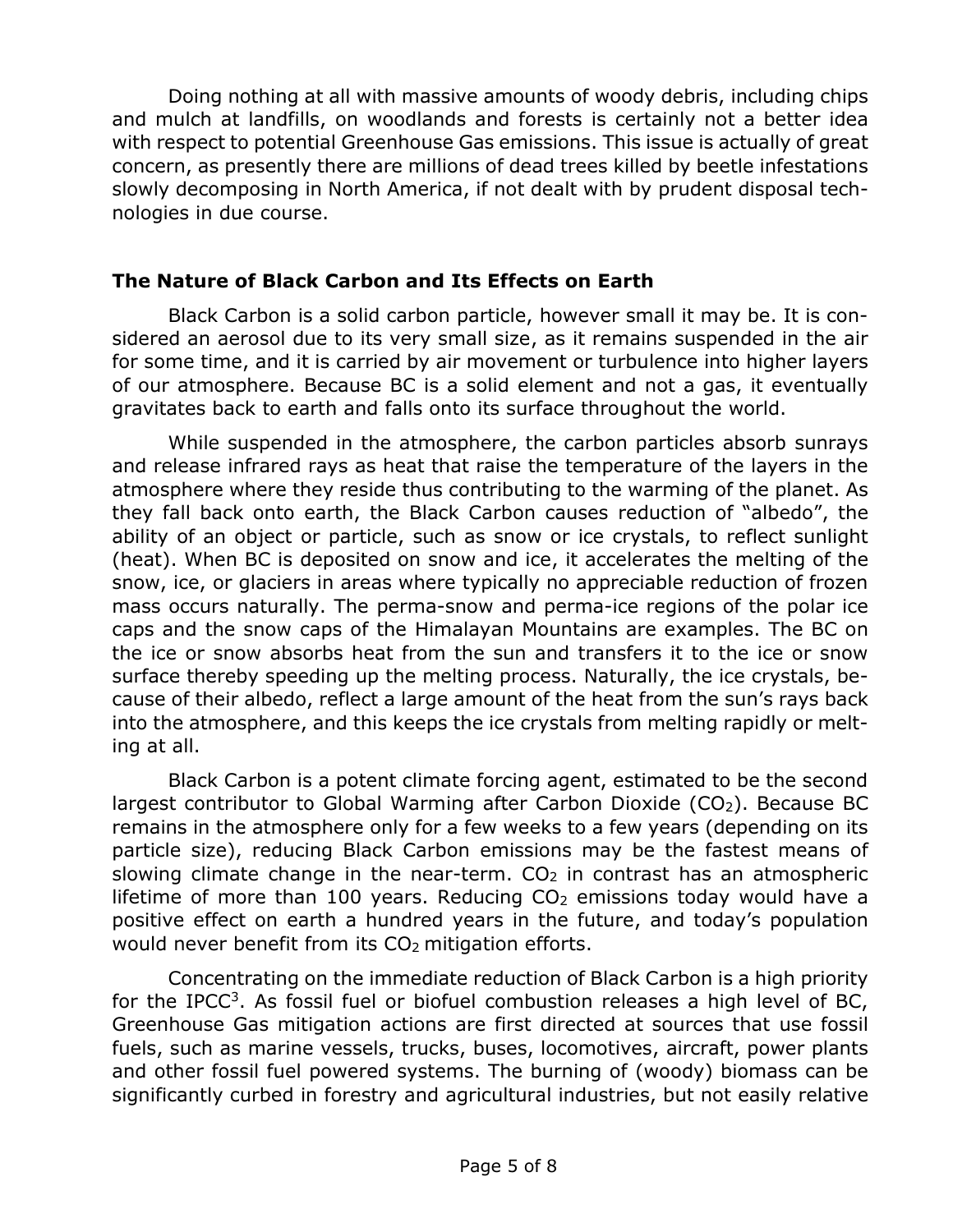to certain other sources, such as the myriad of wood stoves and wood cooking implements in developing countries and, of course, the periodic forest fires some of which are of gigantic magnitude and gaseous emissions from volcanoes.

# **Environmentally Responsible Reduction of Wood Waste**

Greenhouse Gas mitigation efforts are primarily directed at regulating the emissions from engines and combustion facilities that consume fossil fuels and not enough concern is directed at controlling planned or deliberate open pile or broadcast burning of biomass or woody debris in forestry, agriculture and land clearing. Little can be done to reduce emissions from natural wildfires and from wood stoves in developing countries. Much can be accomplished, however, by banning deliberate open burning of wood waste in forestry, agriculture and even industrial wood processing in favor of prudent technology: the use of air curtain burners.

Air curtain burners or FireBox burners<sup>4</sup> are machines designed as pollution control devices to overcome the detriment of open (pile) burning: the release of excessive amounts of Black Carbon or smoke. Air Curtain FireBoxes by virtue of their design achieve nearly 100% combustion efficiency and by definition, they release almost no Black Carbon<sup>5</sup>.

They release  $CO<sub>2</sub>$ , but as we have shown above, the carbon in that  $CO<sub>2</sub>$  is biogenic as it was previously, that is during the life of the tree or plant, converted from surrounding  $CO<sub>2</sub>$  into carbon in the wake of which oxygen was freed. The biomass burning in the air curtain burner, therefore, is carbon neutral. No additional CO<sup>2</sup> was turned into a Greenhouse Gas that was not already present in the surroundings. This is not the case regarding the  $CO<sub>2</sub>$  escaping the exhaust of a Diesel-powered bus, for example, where  $CO<sub>2</sub>$  is released that was not present prior to fueling the combustion.

Depending on the makeup of the woody feedstock and operational circumstances, FireBoxes can also generate a good amount of biochar<sup>6</sup> in the ash bed, as some woody debris may not combust completely, if the process is starved of oxygen by the self-insulation properties of the ash bed. This biochar is especially sought after in forestry and agriculture. If this biochar, for example, is left behind from eliminating slash for fuel management in the forest, that entire operation could be declared carbon-negative, as the carbon of the biochar will remain sequestered in the soil for a very long time.

Air Curtain Burners not only eliminate wood waste in an environmentally responsible way, but also efficiently and cost effectively. They are portable, easy to operate and affordable and less expensive to operate, compared with any other disposal method for wood waste that could be an alternative to open burning of biomass. They meet applicable US EPA regulations and have been used for many years worldwide. Some FireBox models even convert some of the BTU content of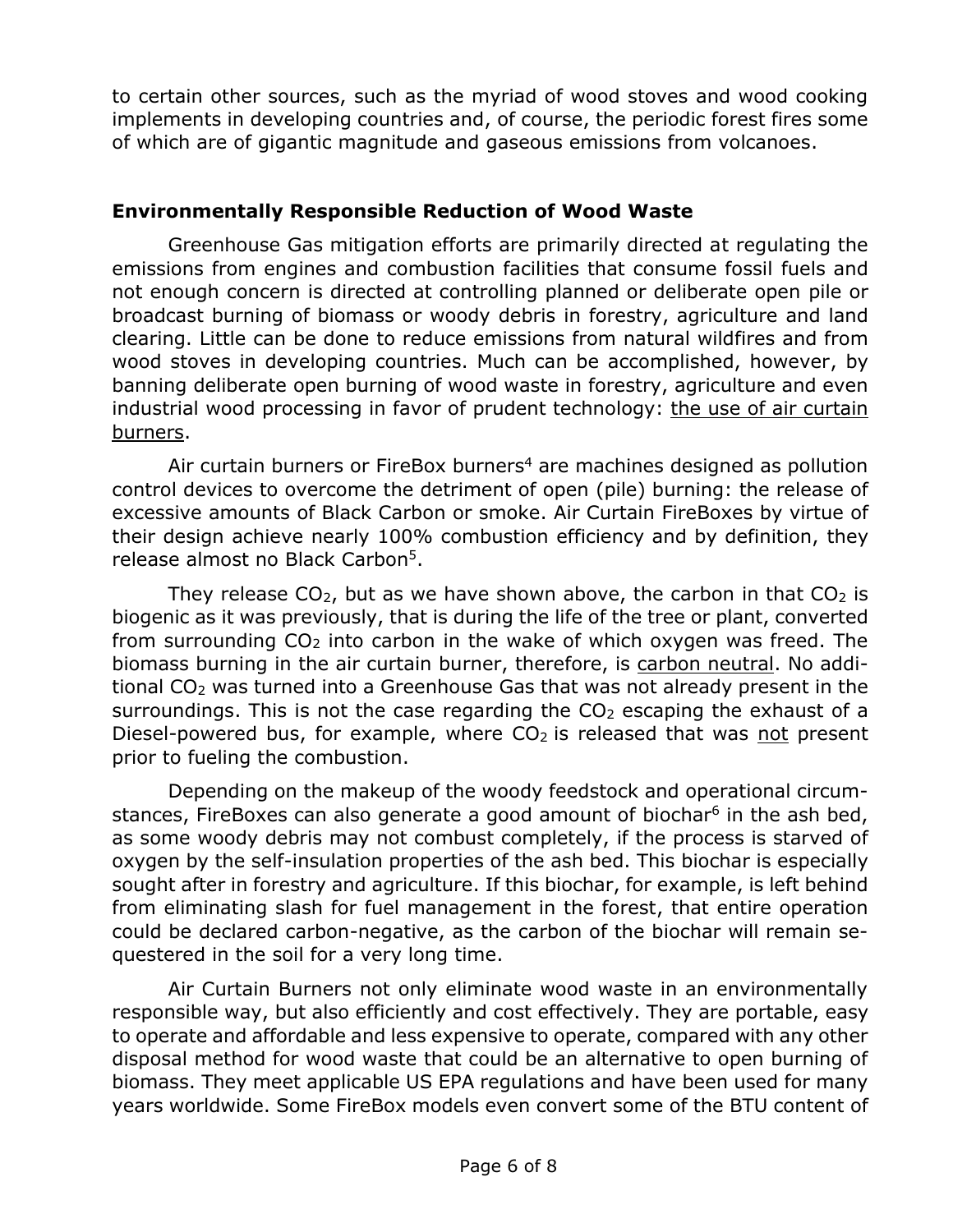the biomass from the combustion process into electricity that can be sold back to the power company or used on-site<sup>7</sup>, or the energy could be used to heat a greenhouse or shop building. No special pre-processing of the wood waste is required, such as chipping the waste to a specified size, a mandatory requirement for traditional stationary biomass cogeneration or biomass-to-energy plants. Find more information here *<https://airburners.com/technology/principle/>* on air curtain burner technology.

#### **Summary**

Carbon Dioxide and Black Carbon (smoke) are understood to be undesirable Greenhouse Gases and efforts must be implemented worldwide to reduce the emissions of them. Black Carbon is the result of incomplete combustion of fossil fuels and (woody) biomass. Carbon Dioxide is released by any combustion process.

Carbon Dioxide remains in the atmosphere for more than 100 years whereas Black Carbon stays there for only days or a few weeks. Curbing emissions of Black Carbon would have a very near term effect on earth and would slow down the melting of the polar ice cap and glaciers in high mountain ranges and have some positive effect on Global Warming.

The sources of Black Carbon are Diesel trucks, ships and similar devices that burn fossil fuels, as well as the combustion of biomass. Most such sources emit BC, because of an inherent incomplete combustion process yielding low combustion efficiency. The burning of woody debris is a very large contributor worldwide to the overall emissions of Black Carbon. Although not all burning of biomass can be controlled, there will be wildfires and cooking stoves in many areas of the world, the BC from widespread deliberate or planned woody debris burning for agricultural clearing and in forestry can be reduced by modern technology.

Air curtain burners are based on such technology, because they burn wood waste with nearly 100% combustion efficiency in an economical manner. Wherever practical, all open pile burning should be banned in favor of the use of air curtain burners. For more information, access *[https://www.airburners.com](https://www.airburners.com/)*. Air curtain burners in forestry, agriculture and land clearing release biogenic Carbon Dioxide from near 100% combustion efficiency of the burn process, making this wood waste disposal process by fire carbon neutral, if not carbon-negative, as some biochar is produced and left behind with the residual ashes. The entire process is very environmentally friendly and desirable.

*By N. Fuhrmann, December 2010/Jan. 2020*

[https://www.forestwellness.com](https://www.forestwellness.com/)